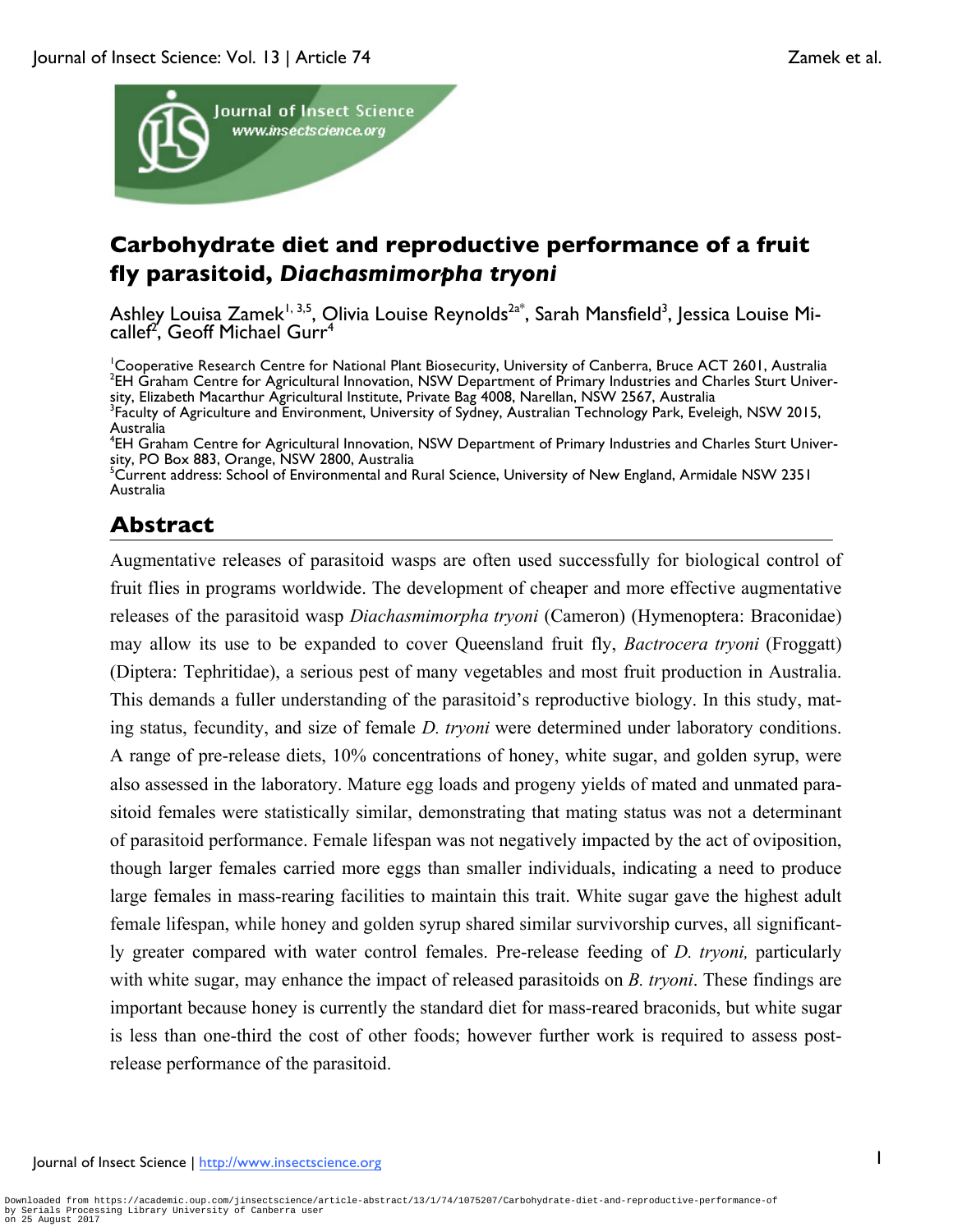**Keywords:** biological control, honey, ovigeny, sugar **Correspondence:** <sup>a</sup> olivia.reynolds@dpi.nsw.gov.au, \*Corresponding author **Editor:** Paul Ode was editor of this paper. **Received:** 19 January 2012 **Accepted:** 14 May 2012 **Copyright:** This is an open access paper. We use the Creative Commons Attribution 3.0 license that permits unrestricted use, provided that the paper is properly attributed. **ISSN:** 1536-2442 | Vol. 13, Number 74

#### **Cite this paper as:**

Zamek AL, Reynolds OL, Mansfield S, Micallef JL, Gurr GM. 2013. Carbohydrate diet and reproductive performance of a fruit fly parasitoid, *Diachasmimorpha tryoni*. *Journal of Insect Science* 13:74. Available online: http://www.insectscience.org/13.74

#### **Introduction**

The Queensland fruit fly, *Bactrocera tryoni*  (Froggatt) (Diptera: Tephritidae), is the major fruit fly pest of eastern Australia, with literature on its impact and control dating back more than 115 years (Clarke et al*.* 2011). Decreasing availability of allowable insecticides has led to the need to explore additional tactics incorporating biological control in an integrated pest management system for *B. tryoni*. The parasitoid *Diachasmimorpha tryoni* (Cameron) (Hymenoptera: Braconidae) is endemic to Australia and was successfully introduced into Hawaii in 1913 (Duan and Messing 1999). *D. tryoni* was later used successfully on Maui, Hawaii, in an augmentative release (Wong et al. 1991) and subsequently in a concurrent parasitoid and sterile fly release program (Wong et al. 1992) to suppress a wild population of the Mediterranean fruit fly, *Ceratitis capitata* (Wiedemann). It is also used effectively along the Mexican/Guatemalan border (Sivinski et al. 2000) for the control of *C. capitata*.

Lack of suitable sugar sources for adult parasitoid wasps is recognised as an important cause of failure in biological control programs (McDougall and Mills 1997; Bautista et al. 2001). Sugar (carbohydrate) consumption is known to increase the lifespan and fecundity of many parasitoid species (Siekmann et al. 2001), which is why many mass-rearing facilities rear adults on honey or honey solutions

(Cancino and Montoya 2006). Many parasitoids, including *D. tryoni*, require carbohydrates as a source of energy (Jervis et al. 1993; Wäckers 2001), which are provided by the consumption of sugar-rich foods (Wyckhuys et al. 2008). The carbohydrate food sources provided to parasitoids are important for increasing adult lifespan, which directly influences the effectiveness of these parasitoids in biological control programs (Jacob and Evans 2000).

The effect of different food sources on lifespan and fecundity have not been explored for *D. tryoni*; however, honey is known to increase lifespan in other braconids, including *Fopius arisanus* (Sonan) (Wu et al*.* 2008), *D. longicaudata* (Ashmead) (Sivinski et al*.* 2006), and *D. kraussii* (Fullaway) (Duan 2000). However, it is important to gain species-specific information, especially in terms of food source, in order to support massrearing systems and optimise biological control outcomes. Another potentially important factor that has not been investigated for *D. tryoni* is the effect of oviposition on female lifespan. Research indicates that there is an energetic cost to the act of reproduction (Wu et al. 2008), which may shorten the lifespan of female *D. tryoni*.

Similarly, knowledge of the reproductive biology and ecology of parasitoids is crucial when developing biological control programs based on augmentative releases (Eliopoulos et al*.* 2003). *D. tryoni* is a synovigenic species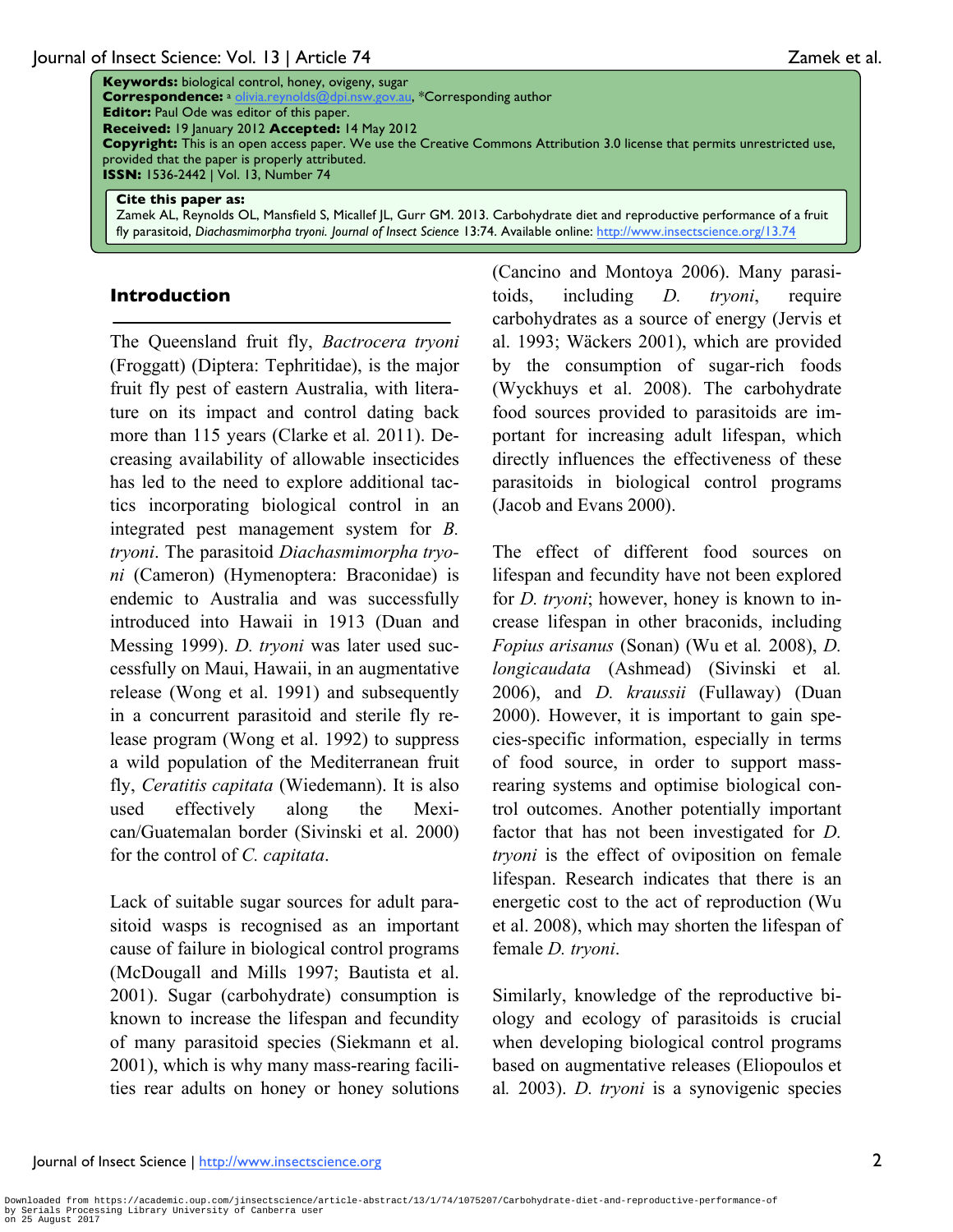(Ramadan et al*.* 2002), so it requires nutrients for gamete production potential to be reached (Cicero et al. 2011). Specific requirements of food, mates, and suitable hosts may be needed in order for females to mature additional eggs (Wang and Messing 2003). Subsequent egg maturation is not instantaneous in synovigenic species, and eggs cannot be produced and laid immediately after finding a host (Ellers et al. 2000). Generally, among parasitoid wasps there is little difference in the number of offspring produced between mated and virgin females (King 2002; Riddick 2005), but braconid parasitoids, including *Diachasmimorpha* spp., engage in complex courtship behaviour that may be disrupted by massrearing conditions (Joyce et al. 2010). Knowledge of the effect of mating status on egg load might be useful for estimating production potential of *D. tryoni* in mass-rearing systems.

Although not documented for *D. tryoni,* it is a common finding in parasitoids that large females live longer, have more eggs immediately available for laying, and produce more progeny than their smaller counterparts (Cloutier et al. 2000; Doyon et al. 2005). Research provides strong support that fitness of females increases with size for parasitoid wasps in general (Lauziere et al. 2000). A larger size provides several physiological and behavioural advantages, such as increased lifespan, fecundity, and progeny production (Sagarra et al. 2001).

Studies were conducted to understand the effect of mating status and size on potential fecundity of female *D. tryoni* under laboratory conditions, as well as the effect of 3 carbohydrate sources (honey, white sugar, and golden syrup (56% invert syrup (glucose and fructose), 44% sucrose) at 100mL/L water concentrations) together with oviposition on lifespan and reproductive potential. The experiments addressed (1) whether virgin or mated females produced more offspring and/or matured more eggs, (2) the effect of oviposition on the lifespan of females, (3) the carbohydrate source that best promoted female lifespan and fecundity, and (4) whether female size positively affected egg load and lifespan. The information gained from these experiments will assist in developing massrearing protocols for *D. tryoni* in Australia against the Queensland fruit fly, will have direct relevance to its use in overseas programs against other targets, and will have a bearing on rearing other hymenopteran agents.

## **Materials and Methods**

## **Insect cultures**

Cultures of *D. tryoni* and *B. tryoni* were established from infested peaches collected at Gosford Horticulture Institute, Gosford, New South Wales (NSW), Australia, in January 2011. The parasitoid and fruit fly cultures were kept in a growth room  $(22 \pm 2^{\circ} \text{ C}, 65 \pm \text{ }$ 15% RH, 16:8 L:D) at the Elizabeth Macarthur Agricultural Institute (EMAI), Menangle, NSW. Parasitoids were reared on the offspring of field collected *B. tryoni* larvae and supplemented when necessary with *B. tryoni* larvae from the Fruit Fly Production Facility at the EMAI. Adult parasitoids were fed a standard diet of pure honey (streaked on a 50 mL cup using a paintbrush) and water (provided from a dental wick soaked in water) unless used in experiments that specified other treatments. All *B. tryoni* larvae were reared on a standard rehydrated carrot medium diet (Christenson et al*.* 1956; Snowball et al. 1961) made on site. Adult flies were fed white sugar cubes, yeast hydrolysate (MP Biomedicals, www.mpbio.com), and water.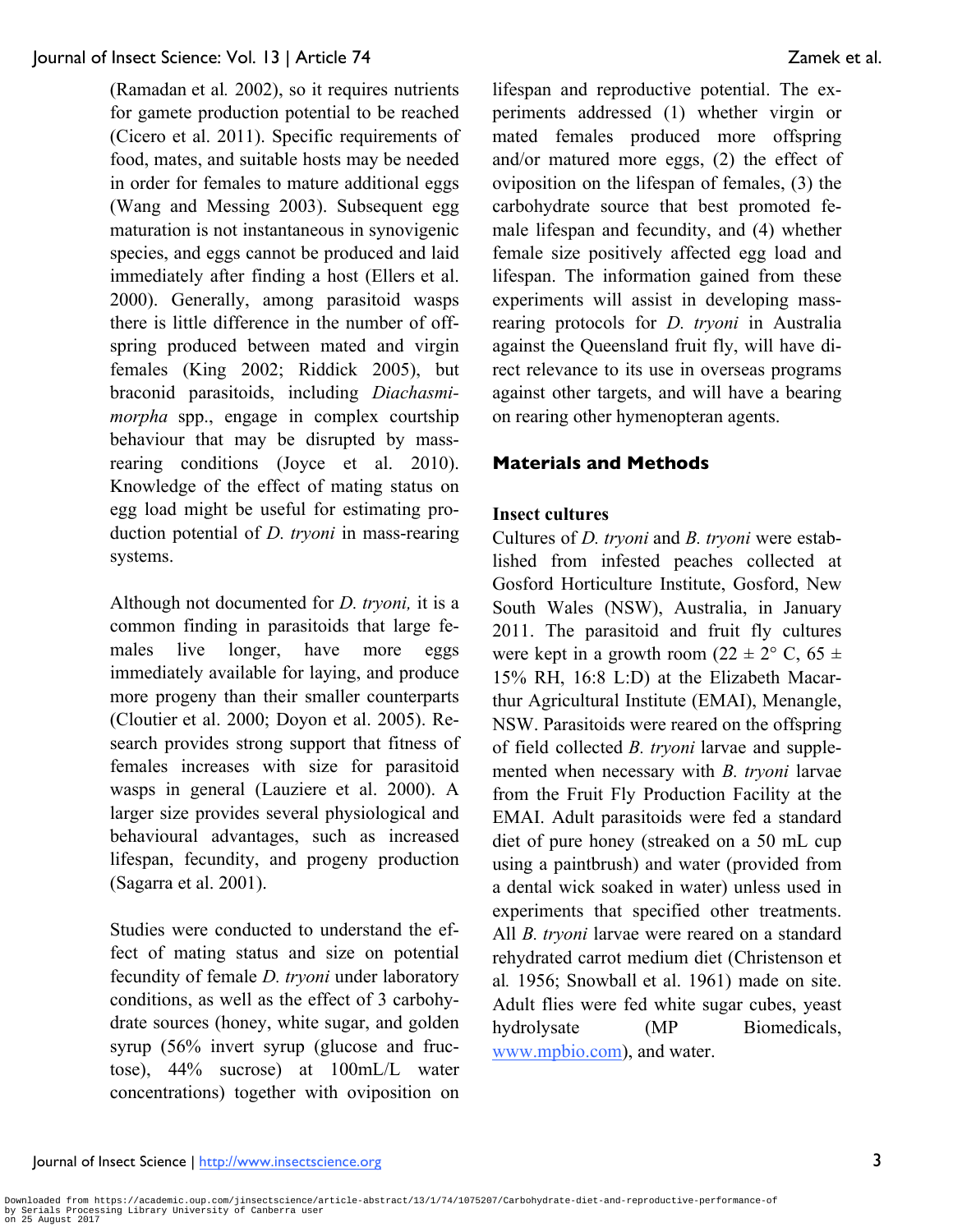### **Mating status, fecundity, and size**

Two treatments were evaluated under laboratory culture conditions: 1) cages with 5 *D. tryoni* females and 5 *D. tryoni* males (mated), and 2) cages with 5 *D. tryoni* females only (virgin). Females were assigned to plastic 175 x 120 x 60 mm cages (model C500, WF Plastic, www.bwfplastic.com/au) upon eclosion and paired with males aged 1 to 10 days. All cages were provided with the standard diet of honey and water and were covered with synthetic gauze mesh secured with 2 rubber bands. Groups of parasitoids (rather than individuals) were kept in the cages so that conditions for mating and oviposition closely resembled conditions experienced during mass rearing. There were 10 cages for the mated treatment ( $n = 50$  females in total) and 7 cages for the virgin treatment ( $n = 35$  females in total); this experiment used parasitoids from 3 generations (F5–7) of *D. tryoni*.

After 10 days in which males and females were allowed to mate and feed, males were removed from the mated cages. Each cage, including the unmated female cages, was then presented with an ovipositional unit on 1 occasion, which comprised a Petri dish containing 28 g of carrot media and approximately 100 third instar *B. tryoni* larvae as hosts (as well as honey and water) for 24 hours. After this time, each Petri dish was removed and placed on a bed of moistened vermiculite (4:1 vermiculite to water) for 10 days, which allowed enough time for all the host larvae present to burrow into the vermiculite and pupate, and then sieved. The number of eclosed parasitoids per treatment was recorded.

To determine the number of progeny per female (progeny yield), the total number of progeny recovered from each ovipositional

unit was divided by the number of females that were still alive on the exposure date. After the parent females from both treatments had been exposed to the host larvae, they were killed (frozen) and stored in a -4° C freezer to allow later hind tibia measurements and mature egg load counts (described below).

# **Carbohydrate sources, oviposition, and female lifespan**

Upon eclosion of F7 parasitoids, *D. tryoni* females were separated and placed individually into plastic cages (as described above). Each female was paired with 1 *D. tryoni* male aged 1 to 10 days (i.e., male:female ratio of 1:1) and provided with 1 of 4 treatments: honey (100 mL/L water), golden syrup (56% invert syrup (glucose and fructose), 44% sucrose) (100 mL/L water), white sugar (cane sugar; 100% sucrose) (100mL/L water), or water only (control). These carbohydrate sources were selected because they are either typically provided in mass-rearing programs (honey, e.g., Wong and Ramadan 1993; Sivinski et al. 1996), are a potentially cheaper form of carbohydrate (sugar) source, or they have been reported in the literature as prolonging the survival and enhancing the reproduction of female parasitoids (maple syrup: primarily sucrose with small amounts of other sugars including fructose and glucose; molasses: sucrose, glucose, and fructose in a ratio of approximately 2:1:1) (e.g., Bautista et al. 2001). In this study, golden syrup was used as a readily available alternative in Australia. There were 10 females for each treatment. When the females were 6 days old, half of the females (5 from each carbohydrate source) were presented with an oviposition unit containing a Petri dish with 28 g of carrot media and approximately 20 third instar *B. tryoni* larvae as hosts. Host material was exposed to the parasitoids for 24 hr, commencing at 10:00 am AEST every 3 days until the fe-

# Journal of Insect Science | http://www.insectscience.org 4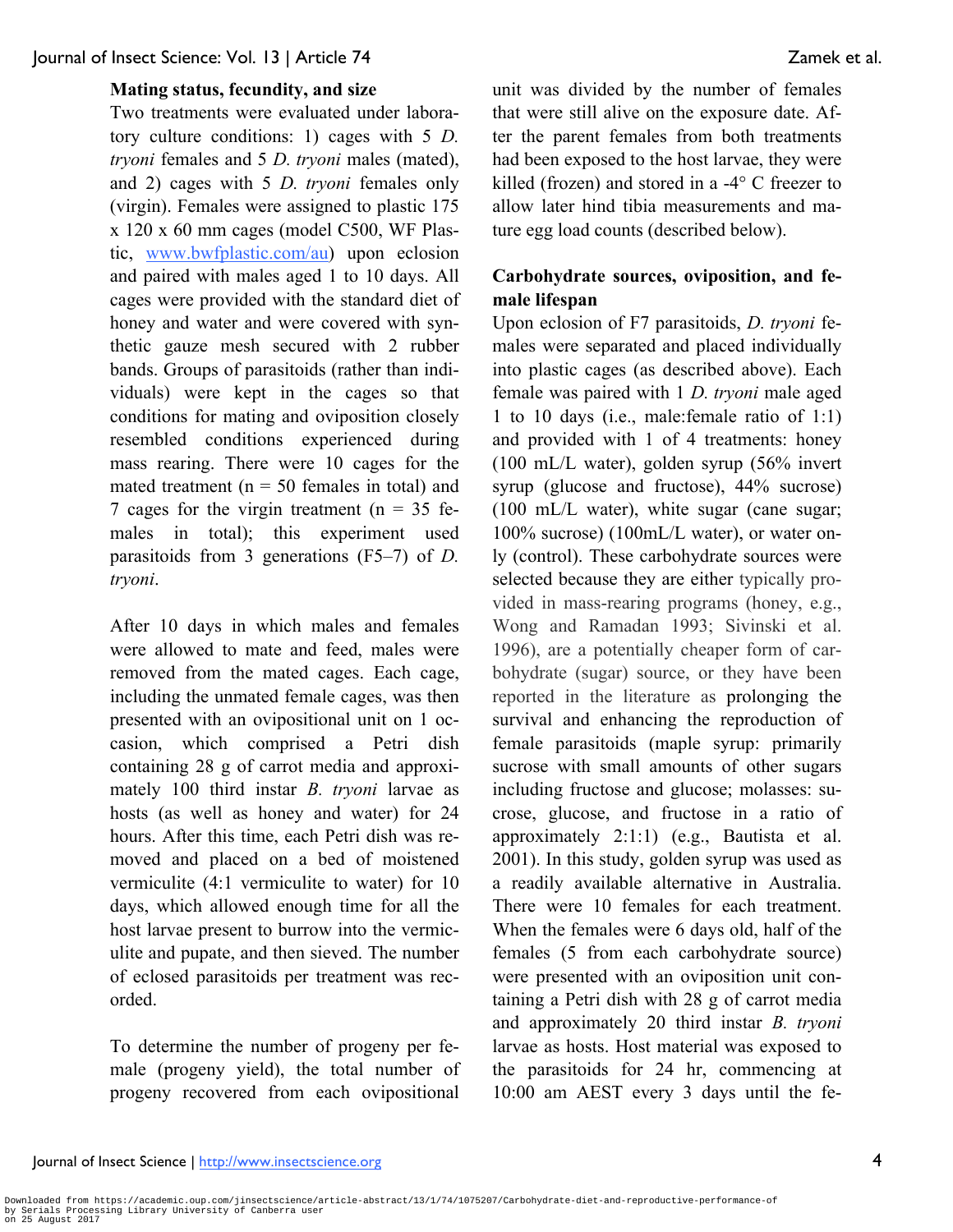

males were 12 days old (i.e., days 6, 9, and 12). The remainder of the cages (5 from each carbohydrate source) were not exposed to an ovipositional unit.

Survival of females was recorded daily until death. Females were stored in a -4° C freezer until hind tibia measurements were made.

# **Hind tibia and egg load measurements**

To determine *D. tryoni* female parasitoid size, hind legs were extended to expose the tibia for measurement with a microscope eyepiece graticule. Females were further analysed for their egg loads under the same microscope settings by removing the abdomen from the rest of the body with tweezers. Small holes were prodded into the abdomen using an entomological pin (0.53 mm diameter). One drop of water was placed over the abdomen to allow for suspension, and then a cover slip was used to squash the abdomen to release the eggs. Eggs were counted as above with a microscope, and numbers recorded.

# **Statistical analyses**

Separate one-way ANOVAs were used to analyse the effect of mating status on progeny yield and egg load, and the effect of oviposition on lifespan. Linear regression was used to examine the relationship between egg load

and female size (hind tibia length). Survival analysis (non-linear regression, Weibull fit) was used to describe the shape of the mortality-time relationship in females from the different carbohydrate treatments. All analyses were conducted using GenStat version 13 (Payne et al. 2010) except the survival analysis, which used JMP (SAS 1995).

# **Results**

# **Mating status, fecundity, and size**

Mating status of female *D. tryoni* (10 days old) did not have a significant effect on the mature egg load available for oviposition (*F1,*   $_{83}$  = 0.06,  $p = 0.801$ ), with mated females holding an average  $(\pm \text{ SE})$  of  $28.3 \pm 4.0 \text{ ma}$ ture eggs, and virgin females holding an average of  $27.8 \pm 4.7$  mature eggs. The mature egg load of female *D. tryoni* (both mated and virgin) increased with increasing female body size (10.6 eggs for every 0.1 mm increase in hind tibia length;  $F_{1, 83} = 26.64$ ,  $p < 0.001$ ; Figure 1).

The mating status of females did not have a significant effect on progeny yield  $(F<sub>1, 83</sub>)$  = 0.58,  $p = 0.448$ , with mated females producing per female an average of  $0.39 \pm 0.05$ progeny with a 1.2:1 male:female ratio, and virgin females producing per female an average of  $0.29 \pm 0.05$  male progeny.

# **Carbohydrate sources, oviposition, and female lifespan**

The act of oviposition did not have an effect on female lifespan  $(F_{1, 38} = 0.02, p = 0.89)$ . The average  $(\pm$  SE) lifespan of egg laying females was  $11.3 \pm 2.53$ , and that of non-egglaying females was  $10.8 \pm 2.41$  days. Data across the oviposition treatments were then pooled to analyse the effect of the carbohydrate treatments on lifespan. Females provided water only, the control, lived for 2.0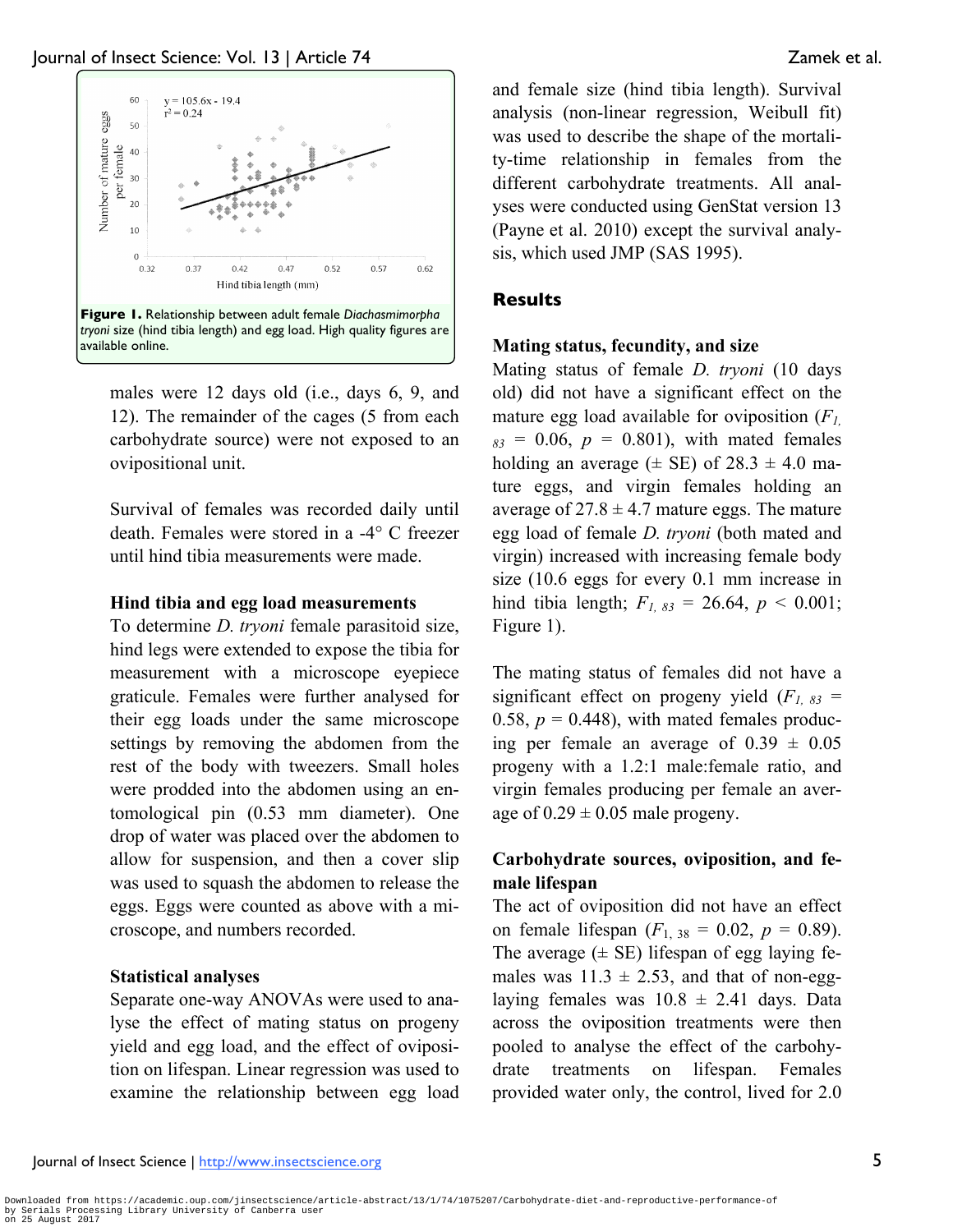

 $\pm$  0.6 days, those fed honey lived 12.0  $\pm$  3.8 days, those fed golden syrup lived  $11.8 \pm 3.7$ days, and those fed sugar lived  $17.9 \pm 5.7$ days (mean  $\pm$  SE). Survival analysis across all 4 treatments proved impossible because of the very short lifespan of the parasitoids from the control treatment (Figure 2). Therefore, only the 3 carbohydrate treatments were included in the survival analysis. The shape of the survival curves differed between the 3 carbohydrate sources ( $c^2$  = 7.90, d.f. = 2,  $p$  = 0.02, Figure 2) and showed that white sugar gave maximum survival. There was no significant relationship between female size (pooled across the 3 carbohydrate treatments) and lifespan  $(F<sub>1, 28</sub> = 0.03, p = 0.87)$ .

# **Discussion**

The carbohydrate white sugar maximised the survival of female *D. tryoni* under laboratory conditions. Carbohydrates are critical for survival and fecundity of synovigenic parasitoids (Stuhl et al. 2011) such as *D. tryoni.* Another braconid, *Cotesia glomerata* (L.), as well as the ichneumonid *Bathyplectes curculionis* (Thomson), lived longer when fed glucose and other simple monosaccharides compared with more complex carbohydrate solutions

(Wäckers 2001; Jacob and Evans 2004). The carbohydrate concentration that maximised the lifespan of 4 braconid species varied from 25–75% (Azzouz et al. 2004; Wu et al*.* 2008; Lightle et al. 2010; Tompkins et al. 2010), and the relationship between carbohydrate concentration and lifespan was not always linear (Wu et al*.* 2008). Only a comparatively low concentration (100 mL/L) was used in this study. Higher sugar concentrations are expected to increase lifespan further in *D. tryoni*, but the optimal concentration has not yet been determined. Indeed, if sugar benefits overall performance of the parasitoid (including agespecific fecundity) as effectively as either honey or golden syrup, savings could be made in the cost of materials used in rearing. At \$0.21 USD/100 g, sugar is a far cheaper substrate (c.f., honey: \$1.16 USD/100 g, and golden syrup: \$0.72 USD/100 g).

The act of oviposition did not shorten the lifespan of *D. tryoni*, but the females in this study were only exposed to hosts 3 times during their lifetime, and few progeny emerged. For *Meteorus pulchricornis* (Wesmael) the sugar concentration that maximised lifespan also maximised lifetime progeny production (Wu et al*.* 2008). Further investigation of the interaction between diet, oviposition, and lifespan is warranted for *D. tryoni* to determine the carbohydrate source that optimises both oviposition and life span, as adult insect feeding allows the utilisation of carbohydrates that may be required for the development of the reproductive system (Jordao et al. 2010). An optimal carbohydrate source such as white sugar will be important to the success of augmentative biological control in conjunction with high quality (large) females (Jacob and Evans 2000; Wäckers 2001).

Female size under laboratory conditions did not have a positive correlation with female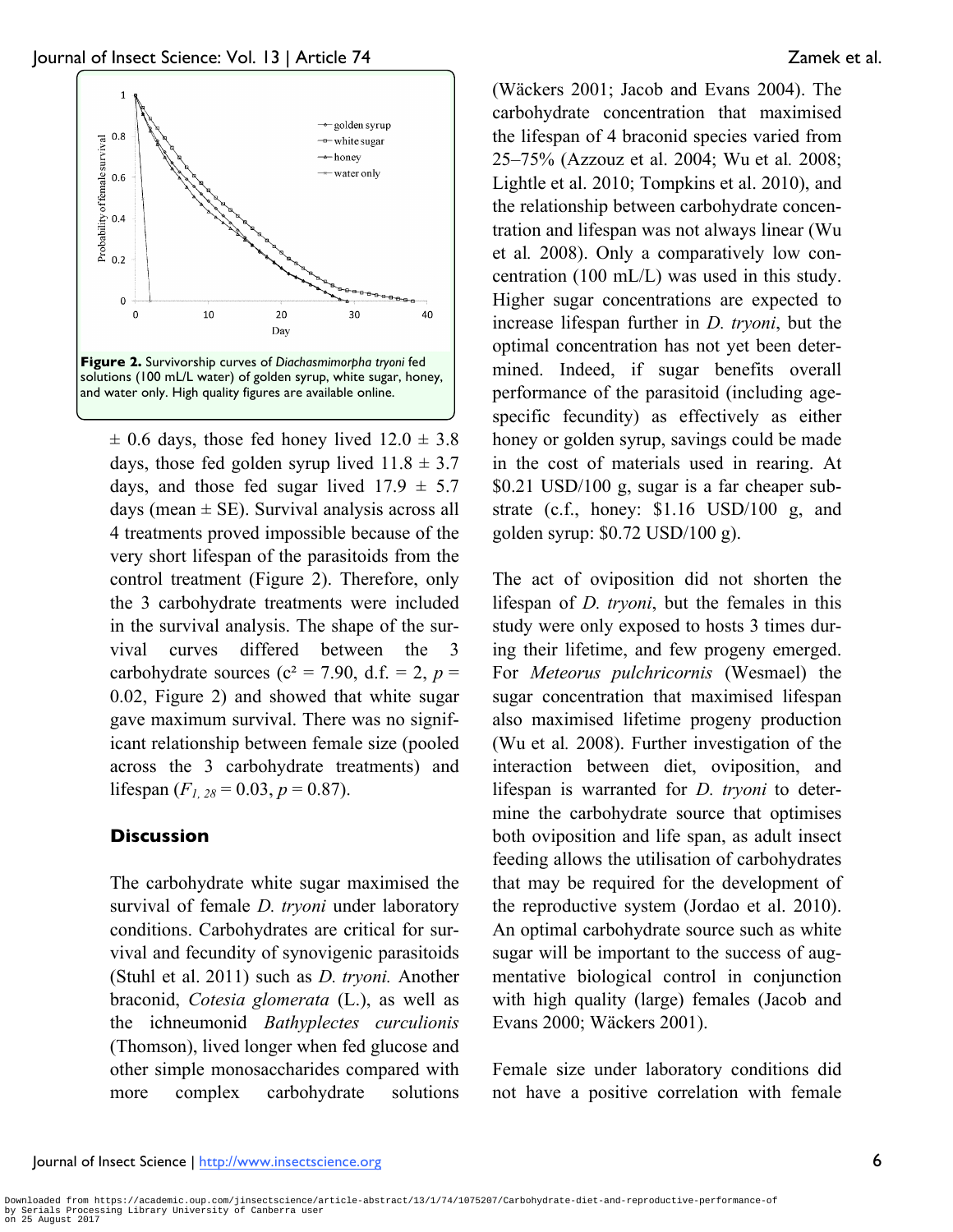lifespan but was positively correlated with egg load for *D. tryoni*. Similarly, the bethylid parasitoid, *Cephalonomia stephanoderis*  (Betrem), showed a positive correlation between size and egg load but not lifespan (Lauziere et al. 2000). It is common for larger female parasitoids to live longer (e.g., Sagarra et al. 2001; Doyon and Boivin 2005). The relationships between female size, lifespan, and egg load are strongly influenced by the amount and type of food available and by access to hosts (Godfray 1994), but the nature of these relationships (positive or negative) varies from species to species (Bautista et al. 2001; Eliopoulos et al*.* 2003; Wang and Messing 2003). Female size accounted for 24% of the variation in mature egg load for *D. tryoni,* indicating that size is only one of the factors to determine egg load in this synovigenic species.

The mating status of *D. tryoni* influenced neither egg maturation nor progeny yield, a proxy measure for attack/parasitism rate. This implies that mating status will not affect the initial efficacy of augmentative biological control, as both virgin and mated females have the capacity to produce similar numbers of mature eggs and therefore progeny. For ongoing biological control it is important that females mate successfully and are able to produce female offspring, but from this study there did not appear to be any advantage of parasitoids mating prior to release. Again, the relationships between mating status, egg maturation, and progeny yield are speciesspecific, and the effects can be quite subtle (Wang and Messing 2003).

Experiments into improving mass-rearing techniques are vitally important to the success of the augmentative release of biological control agents*.* The use of white sugar increased female lifespan in the laboratory, which may

indicate a need to compare white sugar at varying concentrations with the current practice of providing pure honey. These carbohydrate sources also need to be tested on parasitoids from a wider sampling range, and need to be tested for their effect on other aspects of *D. tryoni* behaviour, such as flight, which is known to be energetically expensive for parasitoids (Hausmann et al*.* 2005), and foraging in order to gain a better understanding of the carbohydrate source that will optimise the performance of this biological control agent in the field.

# **Acknowledgements**

Drs. Grant Herron, Idris Barchia, and Leigh Pilkington, and two anonymous reviewers are thanked for providing useful comments on the manuscript. We acknowledge the support of the Australian Government's Cooperative Research Centres Program. The paper was supported by an Honours scholarship to Ashley Zamek through CRC National Plant Biosecurity project 60173. This project has been funded by Horticulture Australia Ltd using the citrus industry levy, voluntary contributions from Riverina Citrus, and matched funds from the Australian Government.

## **References**

Azzouz H, Giordanengo P, Wäckers FL, Kaiser L. 2004. Effects of feeding frequency and sugar concentration on behaviour and longevity of the adult aphid parasitoid: *Aphidius ervi* (Haliday) (Hymenoptera: Braconidae). *Biological Control* 31: 445–452.

Bautista RC, Harris EJ, Vargas RI. 2001. The fruit fly parasitoid *Fopius arisanus*: reproductive attributes of pre-released females and the use of added sugar as a potential food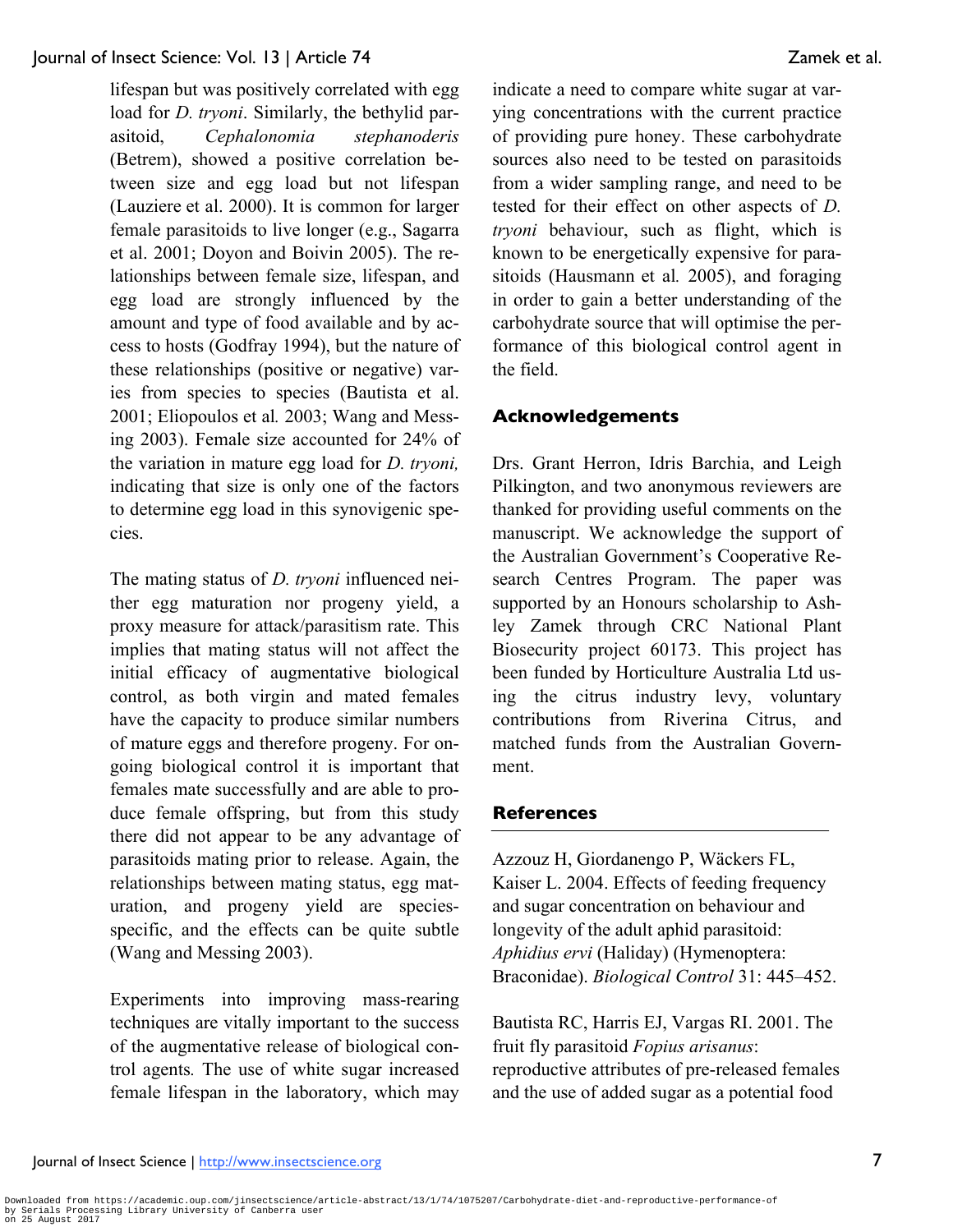supplement in the field. *Entomologia Experimentalis et Applicata* 101: 247–255.

Cancino J, Montoya P. 2006. Advances and perspectives in the mass rearing of fruit fly parasitoids in Mexico. In: Barnes B, Editor. *7th International Symposium on Fruit Flies of Economic Importance*. pp. 133–142. Isteg Scientific Publications.

Christenson LD, Maeda S, Holloway JR. 1956. Substitution of dehydrated for fresh carrots in medium for rearing fruit flies. *Journal of Economic Entomology* 49: 135– 136.

Cicero L, Sivinski J, Rull J, Aluja M. 2011. Effect of larval host food substrate on egg load dynamics, egg size and adult female size in four species of braconid fruit fly (Diptera: Tephritidae) parasitoids. *Journal of Insect Physiology* 57: 1471–1479.

Clarke AR, Powell KS, Weldon CW, Taylor PW. 2011. The ecology of *Bactrocera tryoni* (Diptera: Tephritidae): what do we know to assist pest management? *Annals of Applied Biology* 158: 26–54.

Cloutier C, Duperron J, Tertuliano M, McNeil JN. 2000. Host instar, body size and fitness in koinobiotic parasitoid *Aphidius nigripes*. *Entomologica Experimentalis et Applicata* 97: 29–40.

Doyon J, Boivin G. 2005. The effect of development time on the fitness of female *Trichogramma evanescens*. *Journal of Insect Science* 5:4. Available online: http://www.insectscience.org/5.4/

Duan JJ, Messing RH. 1999. Effects of origin and experience on patterns of host acceptance by the opiine parasitoid *Diachasmimorpha tryoni*. *Ecological Entomology* 24: 284–291.

Duan J. 2000. Host specificity tests of *Dichasmimorpha kraussii* (Hymenoptera: Braconidae), a newly introduced opiine fruit fly parasitoid with four nontarget tephritids in Hawaii. *Biological Control* 19: 28–34.

Ekman J. 2011. Dimethoate Restricted. In: *Agriculture Today September issue*. NSW Department of Primary Industries Sydney.

Eliopoulos PA, Harvey JA, Athanassiou CG, Stathas GJ. 2003. Effect of biotic and abiotic factors on reproductive parameters of the synovigenic endoparasitoid *Venturia canescens*. *Physiological Entomology* 28: 268–275.

Ellers J, Sevenster JG, Driessen G. 2000. Egg load evolution in parasitoids. *American Naturalist* 156: 650–665.

Godfray HCJ. 1994. *Parasitoids: Behavioral Ecology and Evolution.* Princeton University Press.

Hausmann C, Wäckers FL, Dorn S. 2005. Sugar convertability in the parasitoid *Cotesia glomerata* (Hymenoptera: Braconidae). *Archives of Insect Biochemistry and Physiology* 60: 223–229.

Jervis MA, Kidd NAC, Fitton MG, Huddleston T, Dawah HA. 1993. Flower-visiting by hymenopteran parasitoids. *Journal of Natural History* 27: 67–105.

Jacob HS, Evans EW. 2000. Influence of carbohydrate foods and mating on longevity of the parasitoid *Bathyplectes curculionis* (Hymenoptera: Ichneumonidae). *Environmental Entomology* 29: 1088–1095.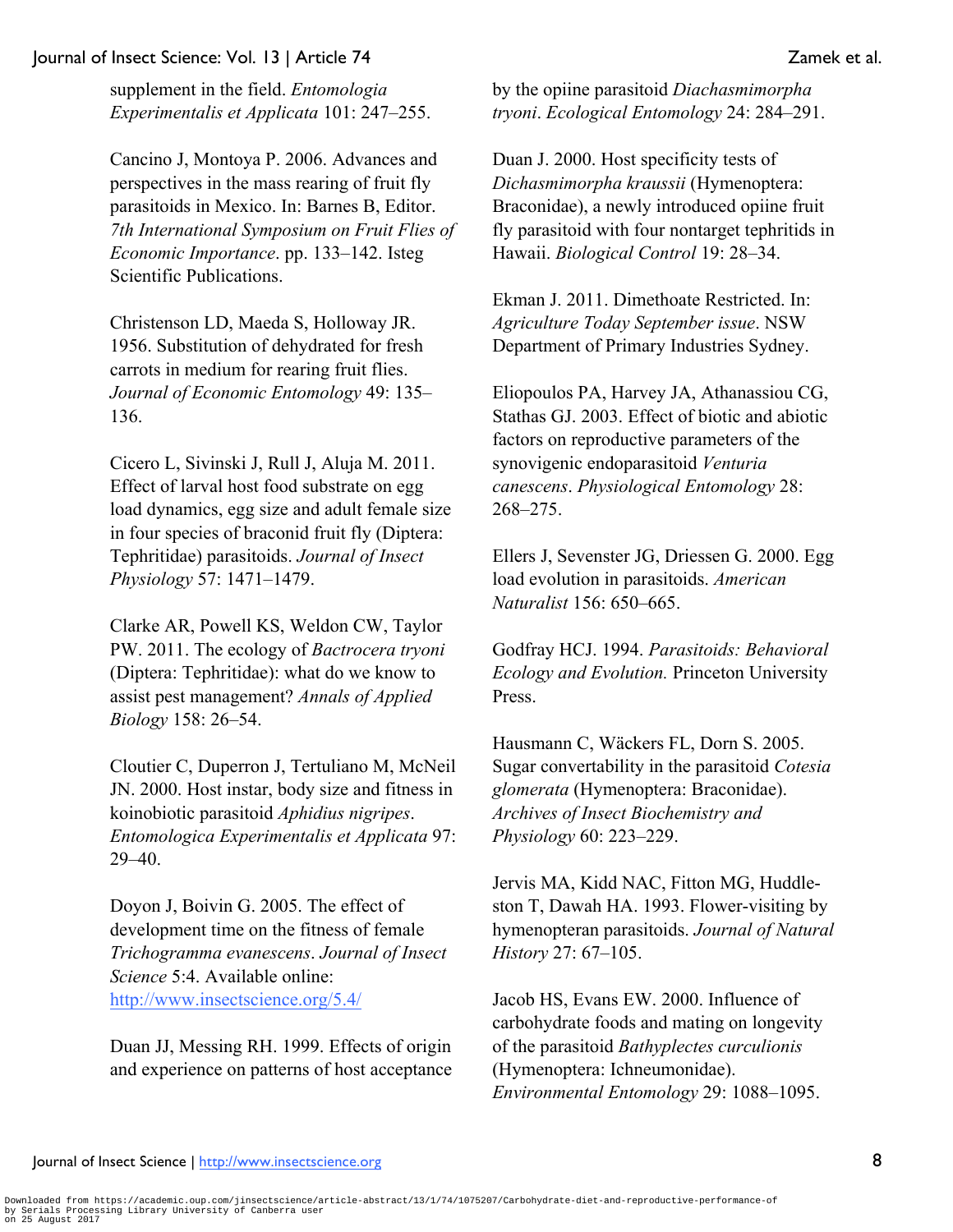Jacob HS, Evans EW. 2004. Influence of different sugars on the longevity of *Bathyplectes curculionis* (Hym., Ichneumonidae). *Journal of Applied Entomology* 128: 316–320.

Jordao AL, Nakano O, Janeiro V. 2010. Adult carbohydrate: feeding affects reproduction of *Phthorimaea operculella* (Zeller) (Lepidoptera: Gelechiidae). *Neotropical Entomology* 39: 315–318.

Joyce AL, Aluja M, Sivinski J, Vinson SB, Ramirez-Romero R, Bernal JS, Guillen L. 2010. Effect of continuous rearing on courtship acoustics of five braconid parasitoids, candidates for augmentative biological control of *Anastrepha* species. *BioControl* 55: 573–582.

King BH. 2002. Breeding strategies in females of the parasitoid wasp *Spalangia endius*: Effects of mating status and size. *Journal of Insect Behaviour* 15: 181–192.

Lauziere I, Perez-Lachaud G, Brodeur J. 2000. Effect of female body size and adult feeding on the fecundity and longevity of the parasitoid *Cephalonomia stephanoderis* Bertram (Hymenoptera: Bethylidae). *Annals of the Entomological Society of America* 93: 103–109.

Lightle D, Ambrosino M, Lee JL. 2010. Sugar in moderation: sugar diets affect short-term parasitoid behaviour. *Physiological Entomology* 35: 179–185.

McDougall SJ, Mills NJ. 1997. The influence of hosts, temperature and food sources on the longevity of *Trichogramma platneri*. *Entomologia Experimentalis et Applicata* 83: 195– 203.

Montoya P, Cancino J, Perez-Lachaud G, Liedo P. 2011. Host size, superparasitism and sex ratio in mass-reared *Diachasmimorpha longicaudata*, a fruit fly parasitoid. *BioControl* 56: 11–17.

Payne RW, Murray DA, Harding SA, Baird DB, Soutar DM. 2010. *GenStat for windows (13th edition) introduction*. VSN International Ltd.

Ramadan M, Hussain T, Mochizuki N, Bautista R, Stark J. 2002. Comparative demography of six fruit fly (Diptera: Tephritidae) parasitoids (Hymenoptera: Braconidae). *Biological Control* 25: 30–40.

Ramadan MM, Wong TTY, Herr JC. 1994. Is the oriental fruit-fly (Diptera, Tephritidae) a natural host for the opiine parasitoid *Diachasmimorpha tryoni* (Hymenoptera, Braconidae). *Environmental Entomology* 23: 761–769.

Riddick EW. 2005. Egg load of lab-cultured *Anaphes iole* and effects of mate presence and exposure time on load depletion. *BioControl* 50: 53–67.

Sagarra LA, Vincent C, Stewart RK. 2001. Body size as an indicator of parasitoid quality in male and female *Anagyrus kamali* (Hymenoptera: Encyrtidae). *Bulletin of Entomological Research* 91: 363–367.

Santolamazza-Carbone S, Nieto MP, Rivera AC. 2007. Maternal size and age affect offspring ratio in the solitary egg parasitoid *Anaphes nitens*. *Entomologica Experimentalis et Applicata* 125: 23–32.

SAS. 1995. *JMP Statistics and Graphic guide 8*. SAS Institute Inc.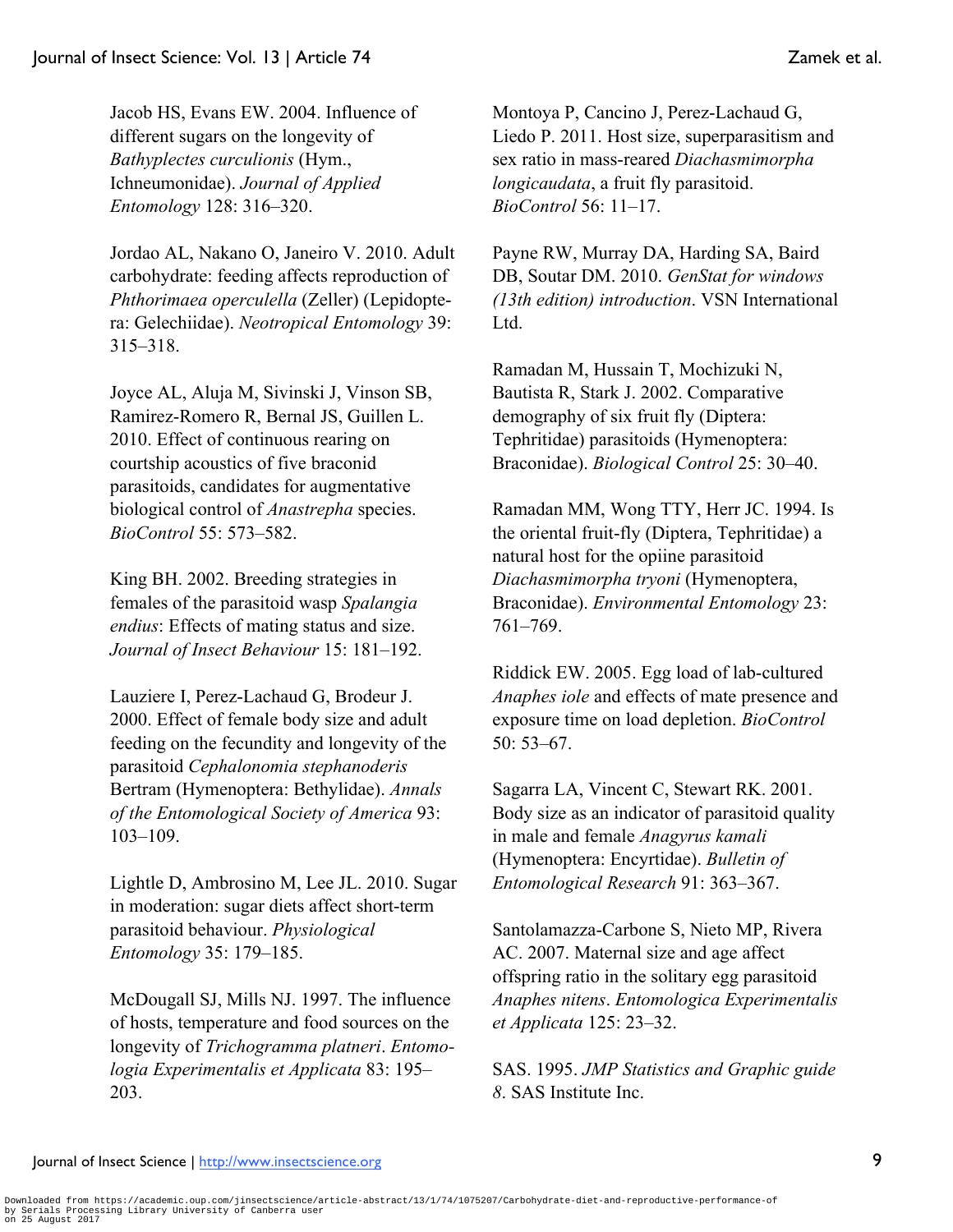Siekmann G, Tenhumberg B, Keller MA. 2001. Feeding and survival in parasitic wasps: sugar concentration and timing matter. *Oikos* 95: 425–430.

Sivinski J, Aluja M, Holler T. 2006. Food sources for adult *Diachasmimorpha longicaudata*, a parasitoid of tephritid fruit flies: effects on longevity and fecundity. *Entomologia Experimentalis et Applicata* 118: 193–202.

Sivinski J, Calkins C, Baranowski R, Harris D, Brambila J. 1996. Suppression of a Caribbean fruit fly (*Anastrepha suspensa* (Loew) Diptera: Tephritidae) population through augmented releases of the parasitoid *Diachasmimorpha longicaudata* (Ashmead) (Hymenoptera: Braconidae). *Biological Control* 6: 177–185.

Sivinski J, Jeronimo F, Holler T. 2000. Development of aerial releases of *Diachasmimorpha tryoni* (Cameron) (Hymenoptera: Braconidae), a parasitoid that attacks the Mediterranean fruit fly, *Ceratitis capitata* (Weidemann) (Diptera: Tephritidae), in the Guatemalan highlands. *Biocontrol Science and Technology* 10: 15–25.

Snowball GJ, Wilson F, Lukins RG. 1961. Culture and Consignment Techniques used for Parasites Introduced Against Queensland Fruit Fly (*Strumeta tryoni* (FROGG)). *Australian Journal of Agricultural Research* 13: 233– 248.

Stuhl C, Cicero L, Sivinski J, Teal P, Lapointe S, Paranhos BJ, Aluja M. 2011. Longevity of multiple species of tephritid (Diptera) fruit fly parasitoids (Hymenoptera: Braconidae: Opiinae) provided exotic and sympatric-fruit

based diets. *Journal of Insect Physiology* 57: 1463–1470.

Tompkins J-ML, Wratten SD, Wäckers FL. 2010. Nectar to improve parasitoid fitness in biological control: Does the sucrose:hexose ratio matter? *Basic and Applied Ecology* 11: 264–271.

Wäckers FL. 2001. A comparison of nectarand honeydew sugars with respect to their utilization by the hymenopteran parasitoid *Cotesia glomerata*. *Journal of Insect Physiology* 47: 1077–1084.

Wang X, Messing RH. 2003. Egg maturation in the parasitoid *Fopius arisanus* (Hymenoptera: Braconidae): Do hostassociated stimuli promote ovarian development? *Annals of the Entomological Society of America* 96: 571–578.

Wong T, Ramadan M.1993. Mass-rearing biology of larval parasitoids Hymenoptera: Braconidae: Opiinae) of tephritid fruit flies in Hawaii. In: Anderson T, Leppla N, Editors. *Advances in Insect Rearing for Research and Pest Management*. pp. 405–426. Westview.

Wong TTY, Ramadan MM, McInnis DO, Mochizuki N, Nishimoto JI, Herr JC. 1991. Augmentative Releases of *Diachasmimorpha tryoni* (Hymenoptera: Braconidae) to Suppress a Mediterranean Fruit Fly (Diptera: Tephritidae) Population in Kula, Maui, Hawaii. *Biological Control* 1: 2–7.

Wong TTY, Ramadan MM, Herr JC, McInnis DO. 1992. Suppression of a Mediterranean fruit-fly (Diptera, Tephritidae) population with concurrent parasitoid and sterile fly releases in Kula, Maui, Hawaii. *Journal of Economic Entomology* 85: 1671–1681.